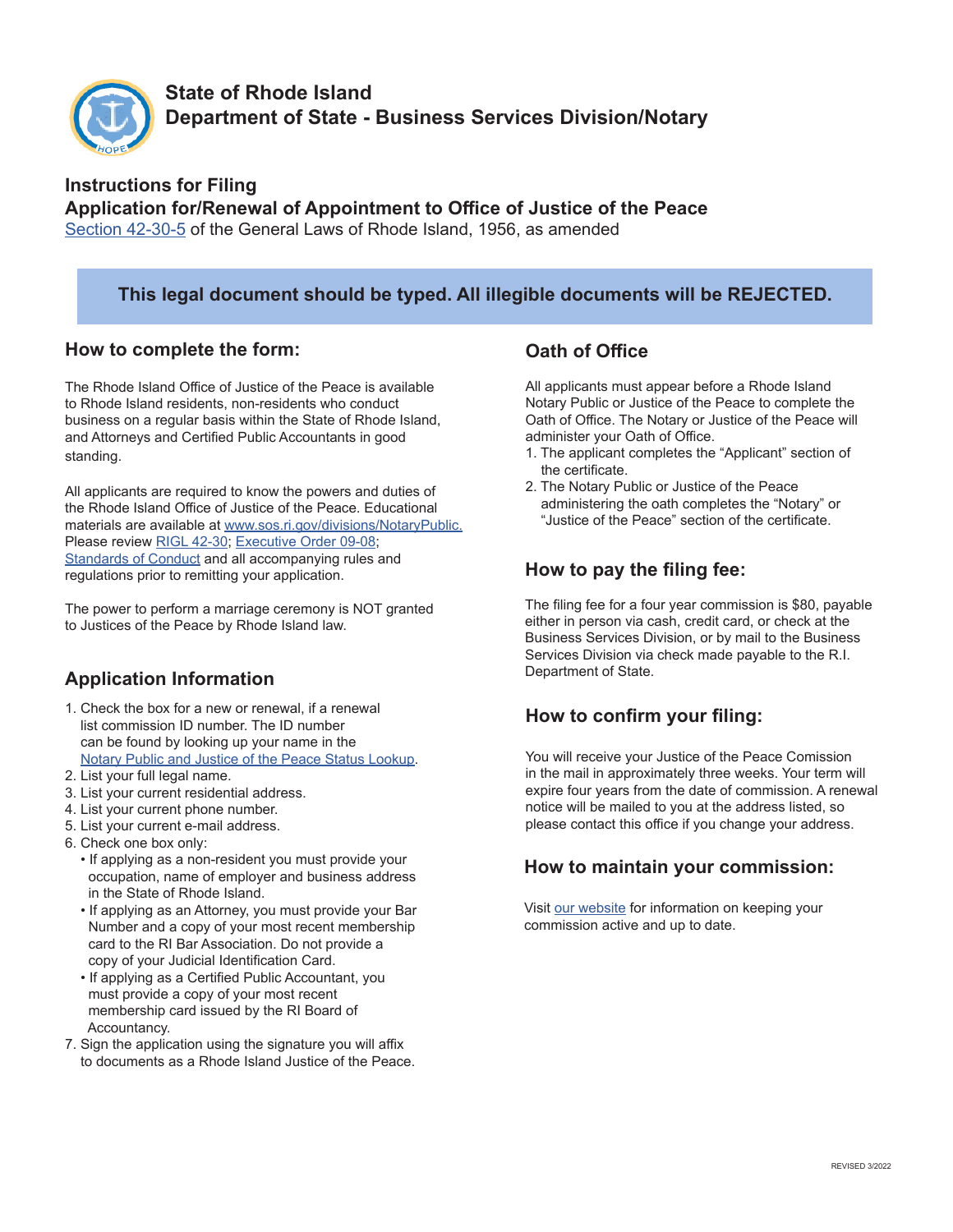

# **Application for/Renewal of Appointment to Office of Justice of the Peace**<br>
→ Filipo Fee: \$80,00 (Four year comp

**FOR SECRETARY OF STATE USE ONLY**

Filing Fee: \$80.00 (Four year commission)

By remitting this application in accordance with the provisions of RIGL [42-30](http://webserver.rilin.state.ri.us/Statutes/TITLE42/42-30/INDEX.HTM), the undersigned applicant is attesting under penalty of false statement that they are at least eighteen years of age; can speak, read and write the English language and have gained sufficient knowledge of the powers and duties pertaining to the Rhode Island Office of Justice of the Peace.

| <b>I. APPLICANT INFORMATION</b>                                                                                                                                                 |              |                                    |                  |      |  |
|---------------------------------------------------------------------------------------------------------------------------------------------------------------------------------|--------------|------------------------------------|------------------|------|--|
| Renewing<br><b>New</b><br>1.                                                                                                                                                    |              | Commission ID#:<br>(renewals only) |                  |      |  |
| 2. Name (First, Middle, Last)                                                                                                                                                   |              |                                    |                  |      |  |
| <b>3. Residential Address</b>                                                                                                                                                   |              |                                    |                  |      |  |
| City/Town                                                                                                                                                                       | <b>State</b> | Zip Code                           |                  |      |  |
| 4. Phone Number                                                                                                                                                                 |              |                                    | 5. Email Address |      |  |
| 6. If applicable, check one box only:<br>I AM NOT A RHODE ISLAND RESIDENT, but conduct business on a regular basis within Rhode Island.                                         |              |                                    |                  |      |  |
| Name of Employer:                                                                                                                                                               |              |                                    | Occupation:      |      |  |
| Address:                                                                                                                                                                        | City/Town:   |                                    | State:           | Zip: |  |
| I am an Attorney, in good standing, applying as a member of the Rhode Island Bar. I have enclosed a<br>copy of my most recent RI Bar Association membership card. (RI Bar #:    |              |                                    |                  |      |  |
| I am a Certified Public Accountant (CPA), in good standing, applying as a certified Rhode Island<br>licensee. I have enclosed a copy of my most recent membership card. (CPA #: |              |                                    |                  |      |  |